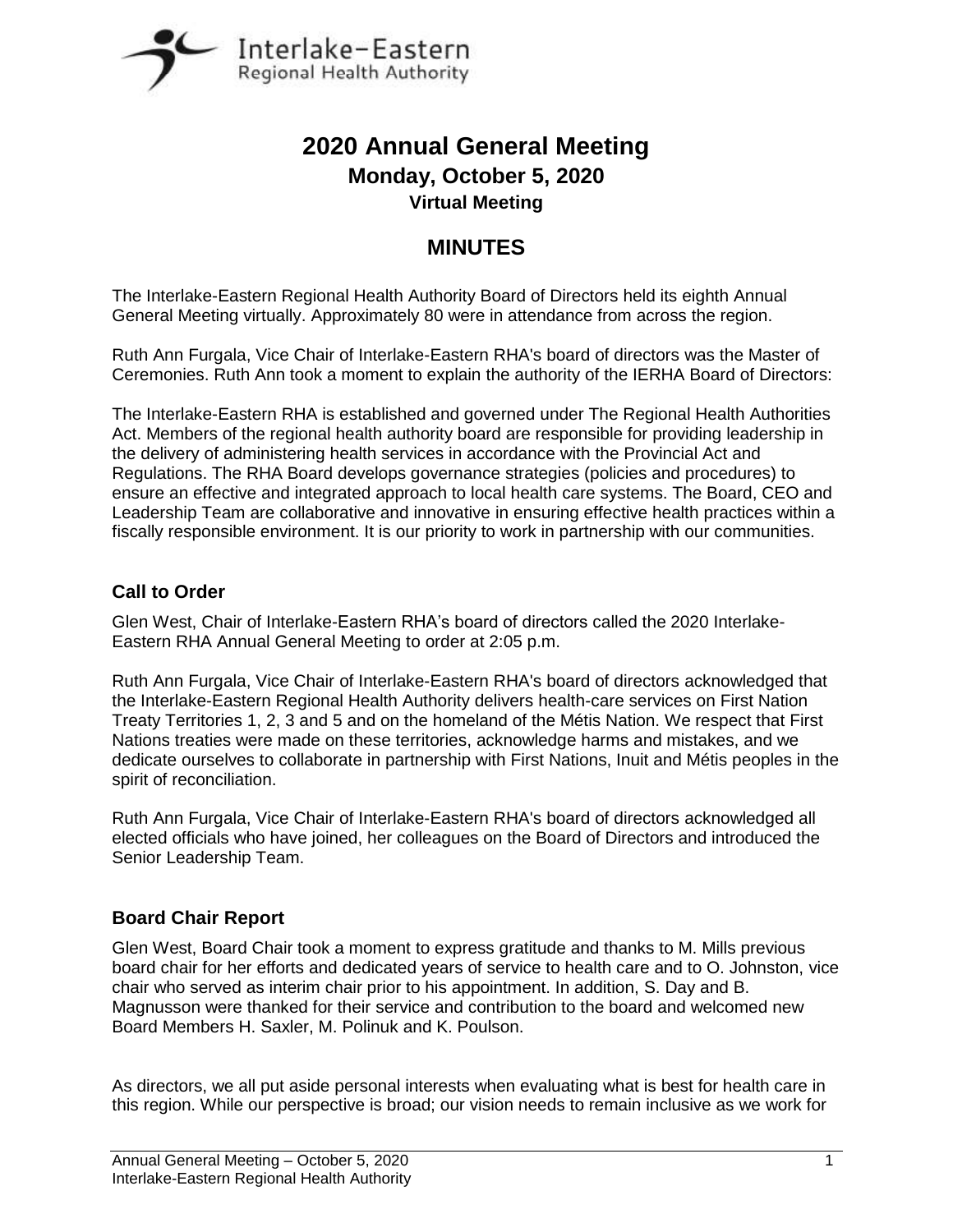

the best interest of all Manitobans but particularly those in our region. Much of what I am about to highlight is available in more detail in the region's annual report.

Glen West, Board Chair provided a high-level overview of the region's achievements and challenges over the past year.

## **Our Strategic Plan**

As always, the priorities of our strategic plan align with those of Health, Seniors and Active Living. The work we undertake contributes to achieving regional and provincial objectives. Directors, staff, physicians and community members continue to participate in consultations with representatives from Shared Health and the Transformation Management Office that is responsible for enacting health care transformation which has been an ongoing priority for this board.

## **Health System Sustainability**

The Board continues to strive to achieve a balanced operating budget. Our leadership team and staff members have adopted a culture of fiscal responsibility that sees us allocating resources to meet needs and deliver high quality care.

#### **Improve Access to Care**

There have been a number of achievements in primary care over the past year to improve access to care. These include advancements in outreach clinics, establishing community based clinics and the creation of the region's first My Health Teams. These teams reflect care providers working together to make sure you get the care you need, when you need it. Ron Janzen will provide you with more details.

In addition, public health staff have invested significantly in their effort to reduce sexually transmitted and blood borne infections and support harm reduction programs.

These successes reflect the extensive groundwork of our staff and medical services teams along with community members. I commend them all on these accomplishments that are necessary for community based care to take place.

## **People Centred Service**

We have aligned service delivery to meet people's unique needs in a few different ways in the region; the expansion of teen clinics in schools and other easily accessible areas for youth; public health offices improving ease of access to harm reduction supplies as well as increased community outreach.

Work is underway to see paramedics in this region provide palliative care at home in support of the wishes of clients of Interlake-Eastern's palliative care program. Focusing on people's specific care needs is a part of every one of these unique service delivery opportunities that have evolved over the past year thanks to our staff's commitment to addressing people's needs.

#### **Decrease preventable harm**

There are a number of indicators the board monitors on a regular basis to evaluate how successful we are at improving safety.

Rates of hand hygiene and hospital acquired infections are among these. In the midst of a pandemic, never before have we relied so much on the advice of our infection prevention and control teams. With representation in every facility, they are vigilant in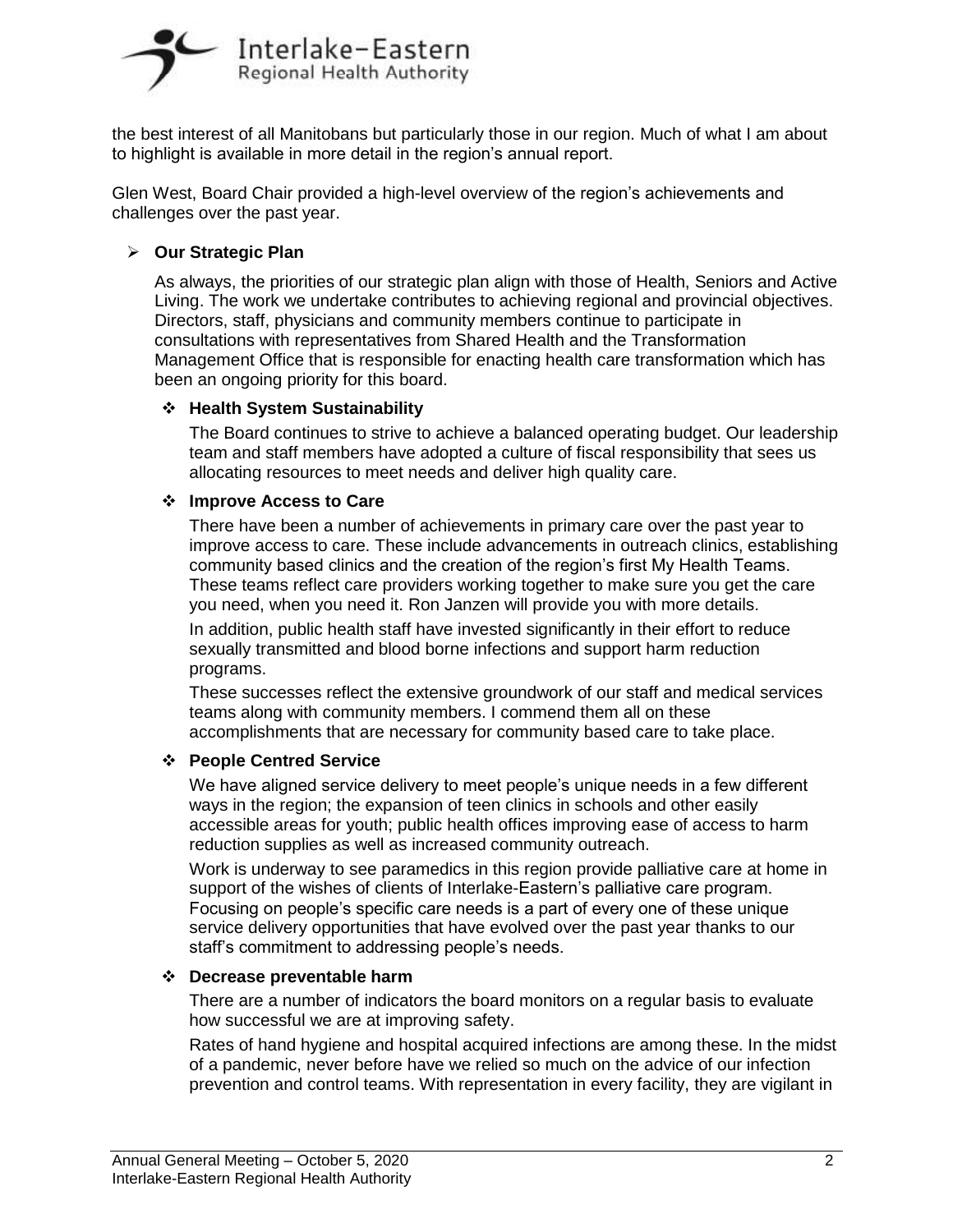

their reminders of what our health care providers need to do to keep their patients, their colleagues and themselves safe from illness.

#### **Improved access to mental health resources**

Psychiatric services are now available to patients at Selkirk's emergency department upon referral. This new service is the result of a partnership with Selkirk Mental Health Centre that contributes to improving patient flow. People are connected with the care they need sooner. Mental health services are also being incorporated into both Selkirk and area, and Ashern and Hodgson area My Health Teams. The demand for these services continues to grow within the region and we are getting better at recognizing how to integrate this care.

## **Partner with Indigenous communities**

Over one in four residents in this region self-identify as Indigenous. By way of a visit last year to Turtle Lodge International Centre for Indigenous Education and Wellness in Sagkeeng First Nation, board members had the opportunity to experience and learn about Indigenous culture. We thank the elders and leaders who gave us this opportunity to better understand and talk about how we can continue to integrate Indigenous healing into service delivery.

The outreach clinics I mentioned earlier are seeing us work with First Nation communities, often in their health centres, to bring care closer to home. We can all be proud of the fact that every one of these clinics is a reflection of multifaceted working partnerships because so many community members, physicians and staff recognize their value. We commend all those involved in the creation and ongoing operation of these clinics. Ron Janzen will have more to say about these efforts.

Conversations around Indigenous health continue through the Indigenous Health Advisory Committee that informs the board. The committee is currently working its way through strategic directions for Indigenous health as advisement to the Board.

The Board Chair acknowledged the incredible impact our community members and volunteers have had on putting the heart into health care in our region.

The support community members have shown for healthcare workers with the arrival of COVID-19 has been something that has deeply resonated with all of us as we all recognize we are all in this together.

With the visiting restrictions now in place in health-care facilities, volunteers are being prevented from contributing as they normally do. However, running deeply in this region is a long legacy of community care.

On behalf of the board, the Board Chair thanks all of those people who give of their time and energy to make days brighter for our patients, residents, clients and staff. I'd also like to acknowledge the community members who voluntarily participate in our local health involvement groups or LHIGs. These groups advise the board on topics of relevance to improved health care delivery in the region.

Please know your efforts have contributed positively to health care delivery in this region.

## **Treasurer's Report**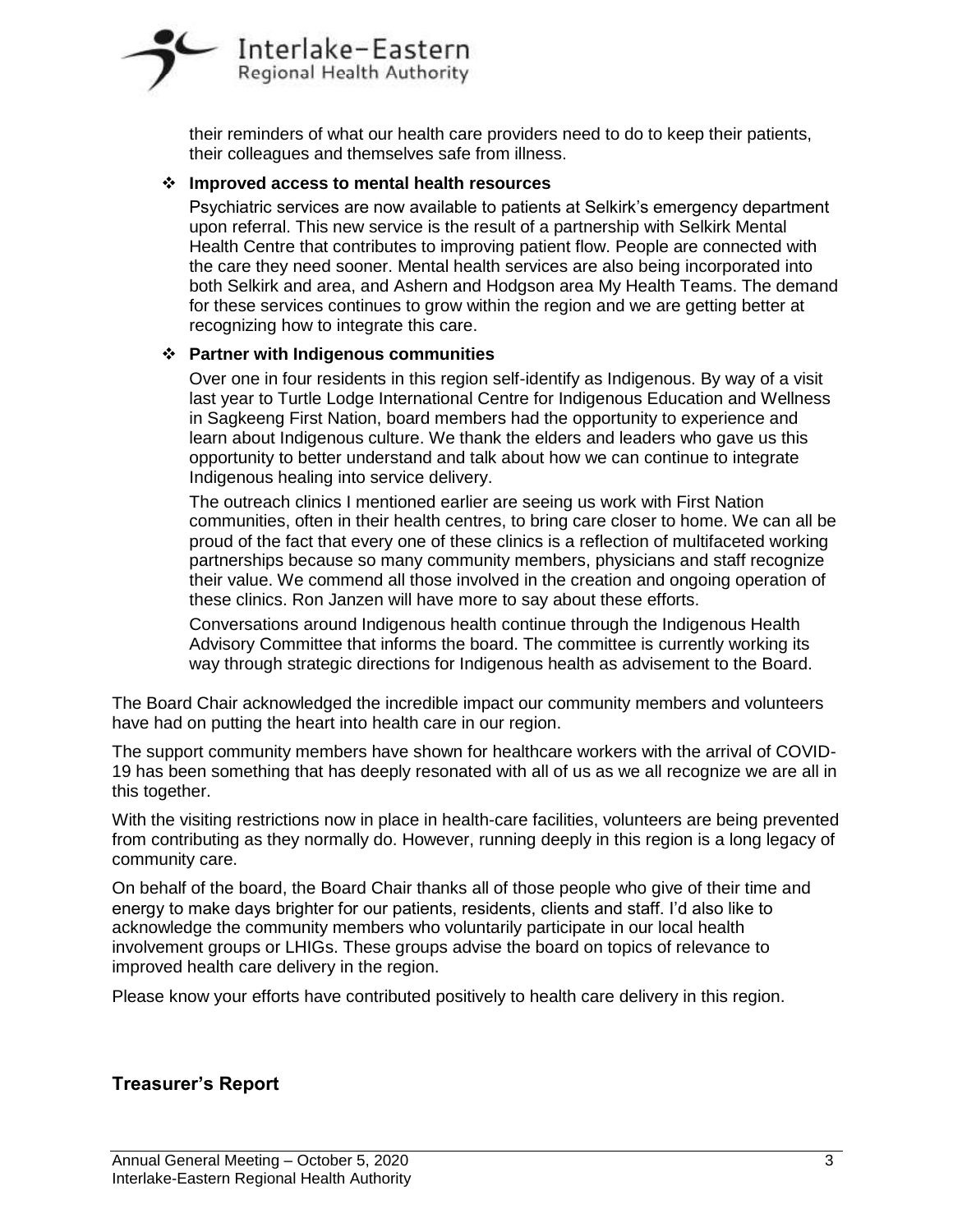

David Oakley, Board Treasurer acknowledged and thanked the Board of Directors of Finance and Audit Committee for their contributions ensuring that we are providing leadership, allocating resources and fiscally accountable. David also acknowledged and thanked Dorothy Forbes, Vice President of Finance and Chief Financial Officer for her ongoing significant contributions to our committees, our board and the region as a whole.

Dorothy Forbes reviewed the Audited Financial Statements as at March 31, 2020 highlighting the past year's expenditures by Program and Type.

- EMS and ICT operations transferred to Shared Health in April 2019
	- $\div$  EMS \$20,806,012 plus ICT \$5,148,360 = \$25,954,372
- $\triangleright$  RAAM opened mid-November 2018
	- $\div$  \$180K operating costs in 2019/20.
	- $\cdot \cdot$  The RAAM clinic is an easy to access, walk-in clinic that people can visit to get help for substance use without an appointment or formal referral. RAAM clinics provide timelimited addiction services such as assessment, treatment options including counselling and medication, and referrals to community services.
- $\triangleright$  My Health Team Selkirk area MyHT began providing service in January 2020.
	- A second MyHT for Ashern/Hodgson area was announced earlier in September.
- $\triangleright$  Continuing support:
	- **Paramedics Providing Palliative Care at Home a federally funded project to enhance** palliative care services to patients whose wish it is to die at home
	- Harm reduction
	- **❖** Physician recruitment
	- Home care IV clinics opened in Eriksdale and expanded in Stonewall
- **2020 Statement of Operations:** 
	- ❖ Revenue:
		- Decrease year over year of \$27,762K (\$26,904K in operations; \$848K in capital):
			- Global transfer to Shared Health for ICT and EMS (\$25,954K)
			- Global efficiency targets resulted in funding reduction (net of amount transfer to Shared Health) – (\$1,281K)
			- EMS fees (now Shared Health income) (\$3,000K)
			- WCB rebate \$818K
			- **Patient and resident income \$750K**
			- Donation funds \$660K
	- ❖ Expenses
		- Decrease year over year of \$22,499K (22,743K in operations; reduction of \$253K in capital):
			- $\blacksquare$  EMS (\$23,823K)
			- $ICT (\$2,483K)$
			- Medical remuneration costs due to filled positions \$1,416K
			- Increased agency costs due to high vacancy rates \$1,493K (total agency costs were \$6,985K)
	- $\div$  Variance to budget related to acute care pressures with staffing issues and volume pressures, resulting in agency and overtime
- $\triangleright$  Liabilities
	- Long term debt made up of loans held by Manitoba Finance's Treasury Division
		- 2020 Accumulated surplus \$18,980K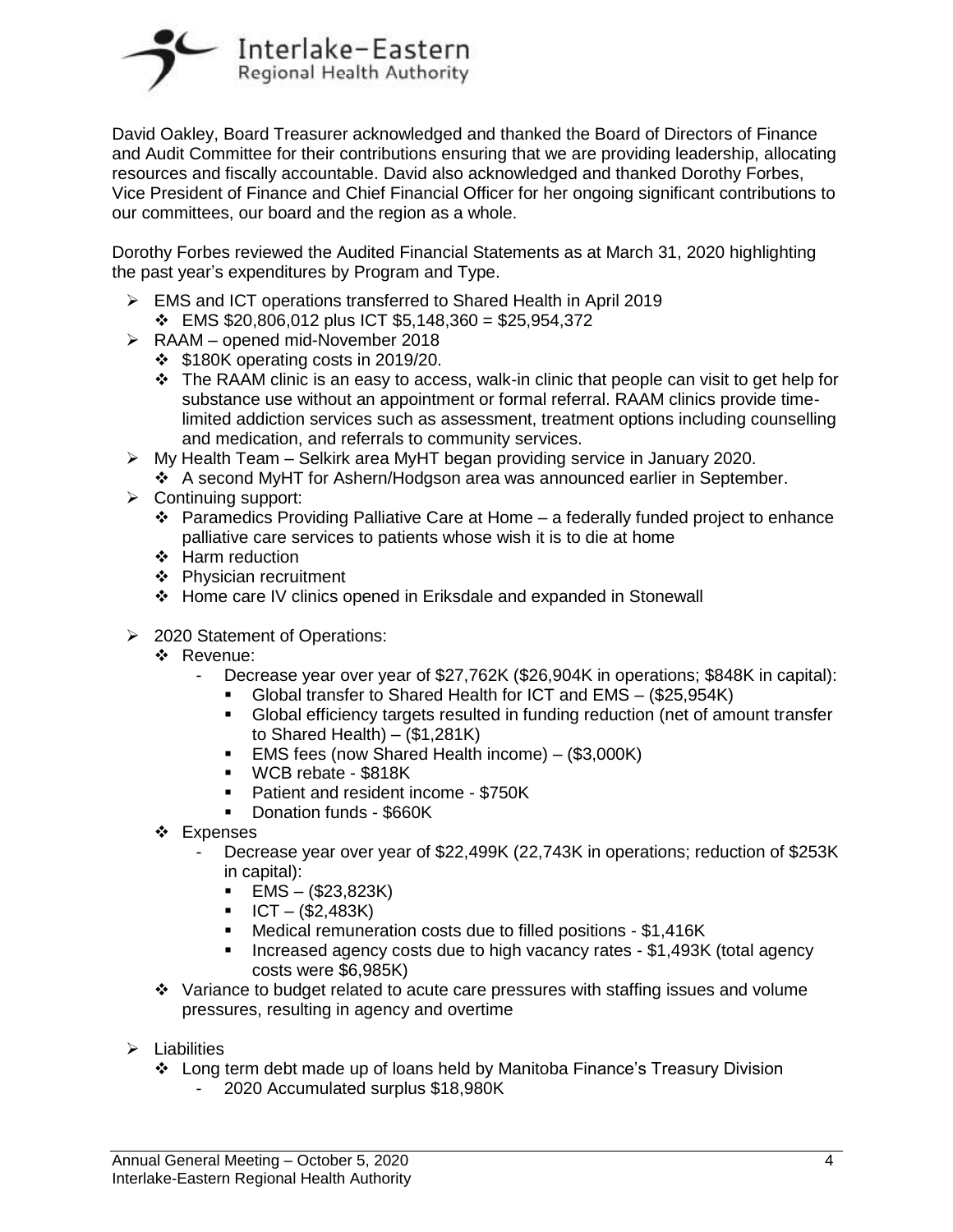

- $\triangleright$  Expenditures by Program
	- $\div$  Expenditures impacted by:
		- EMS and ICT transfer to Shared Health
			- 3% increase in emergency department visits year over year
		- Increased emergency department visits
		- Nursing vacancies rates were steadily increasing since August
			- average in 2019 was 8.1%; average in 2020 was 8.3%
			- Highest single month was March at 9.4%
- $\triangleright$  Expenditures by Type
	- Stable allocation of expenditures
	- Reduction in salaries, employee benefits and other expenses reflect the transfer of EMS and ICT operations to Shared Health

## **CEO Report**

CEO, Ron Van Denakker started by acknowledging his retirement effective October 15, 2020 and thanked Glen West and Board of Directors, both past and present for the leadership and guidance received to work for and with communities of this region. Ron also thanked all of the municipal leadership and media for their partnership and of course all of our staff that actually make things happen. Most of all, he thanked the people of this region for giving him the opportunity to serve, learn and get to know you and understand rural Manitobans a bit better.

Ron Van Denakker took the opportunity to sit down with Gwen Traverse, health director of Pinaymootang First Nation, for a last visit as CEO. Those of you who regularly attend our AGMs will know Gwen. She is the one who takes advantage of the question and answer period every year to hold him and the RHA accountable for our care of Indigenous people.

A report came out last year that identified an Indigenous man in Manitoba has a life expectancy that is 11 years less than all other men in Manitoba. It's the same difference for women. This can't be rationalized, nor can Gwen, or the people who participated in the AGM last year who shared their experiences trying to access health care in our region and elsewhere.

It was troubling to the CEO to hear those stories but Ron thanks those who had the courage to stand before strangers and share very personal stories about their health care. As CEO, Ron promised them that we'd do better.

Ron has had nine years to get to know Gwen better and to aspire to be a leader that does good by Gwen and the other people of this region who are striving for nonjudgmental inclusivity in our delivery of health care.

Ron was pleased to say that through the commitment of our leadership, who are also steadfast in their desire to see all of our residents access the health care they are entitled to, we have made changes for the better, so much so that Gwen and the leadership of her community felt it appropriate to bestow upon Ron a parting gift of commissioned artwork to acknowledge the work that has been done during his tenure. While these Seven Teachings will hold a place of honour in his home to remind him of the people that he has been so fortunate to have met and worked with, they are also a tribute to RHA staff who understand that 11 years represents an unacceptable loss of life that should be lived.

Their work to respond to the Truth and Reconciliation Commission Calls to Action in partnership with Indigenous communities in this region will continue as we recognize there is still much more to be done. That is Ron's parting promise at this AGM.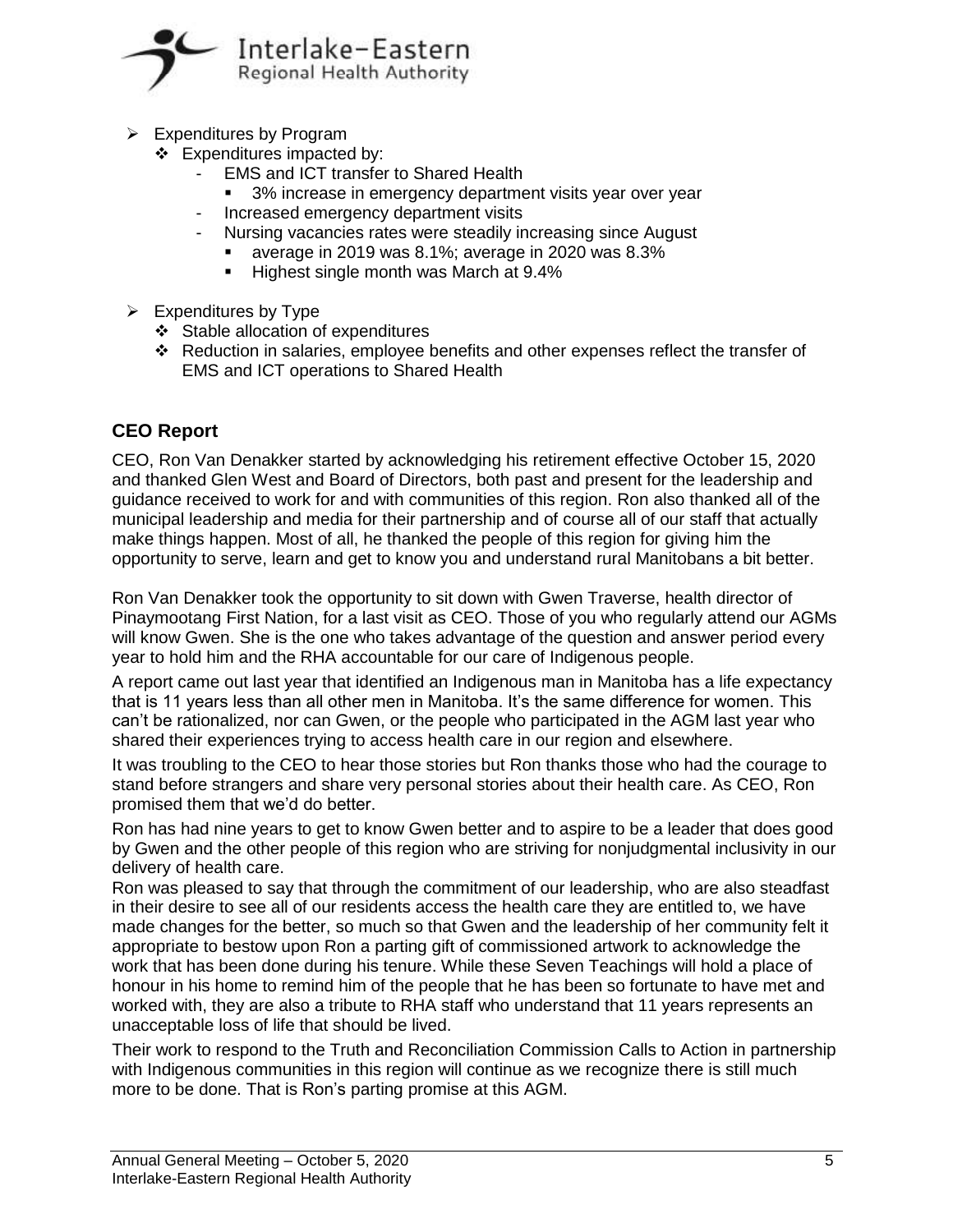

Ron Van Denakker, CEO passed over to the acting CEO, Ron Janzen who will lead us through the CEO's report.

Acting CEO, Ron Janzen spoke to the Interlake-Eastern RHA's work that is guided by the strategic plan that dovetails with the priorities of Manitoba Health, Seniors and Active Living. Ron noted that you can read more about our priorities on pages 15 and 16 of our annual report. Information in the report ins categorized by these priorities. The following highlights of our accomplishments and challenges for fiscal year 2020 that begins April 1, 2019 and concludes March 31, 2020:

## **Health System Sustainability – COVID-19**

Interlake-Eastern RHA started it's COVID-19 incident management team in early February, shortly after the Province of Manitoba established the provincial team that included regional representation.

- Selkirk Testing Site Opened March 20, 2020
- Eriksdale Testing Site Opened March 26, 2020
- Peguis Testing Site
- Powerview-Pine Falls Testing Site Opened March 27, 2020

The influence of this illness on our day-to-day activities has been extensive and it continues right up to today as none of us has a clear understanding of what the future may hold for the effect of this illness on health care service delivery.

We have seen tremendous cooperation among program areas within our region and provincially as we partner to curtail COVID's spread. Having a provincial service delivery organization in Shared Health proved beneficial many times over in terms of orchestrating provincial response to the pandemic.

COVID-19 has presented an opportunity to work more closely with First Nations health directors. We've involved them in our incident management operations and we're frequently sharing information. More recently RHA staff have assisted with mobile testing in First Nations communities. We commend the First Nations communities in this region for their work to keep their residents safe.

We are prepared for an influx of cases provincially and in our region. We have even prepared the old hospital in Selkirk to be called into service in the event that we need more beds. Our experiences to date have left us, I think, with a sense of confidence that we are capable of living with this illness and we are prepared to deal with what may come our way.

Ron Janzen, Acting CEO expressed thanks to community members and business owners who made it so clear to staff that we are indeed in this together. This has been evidenced by donations of supplies, food and homemade personal protective equipment for staff's personal use. Ron also, took the time to thank everyone for their patience when entering our facilities, for wearing masks and answering the questions of our screening staff, as well to our staff members for their commitment to self-screening prior to work, wearing their PPE, washing hands frequently, increasing the amount of cleaning we are undertaking in our facilities and supporting each other where needed so we can all get through this and still deliver the care people need.

## **Improve Access to Care**

## **Harm Reduction**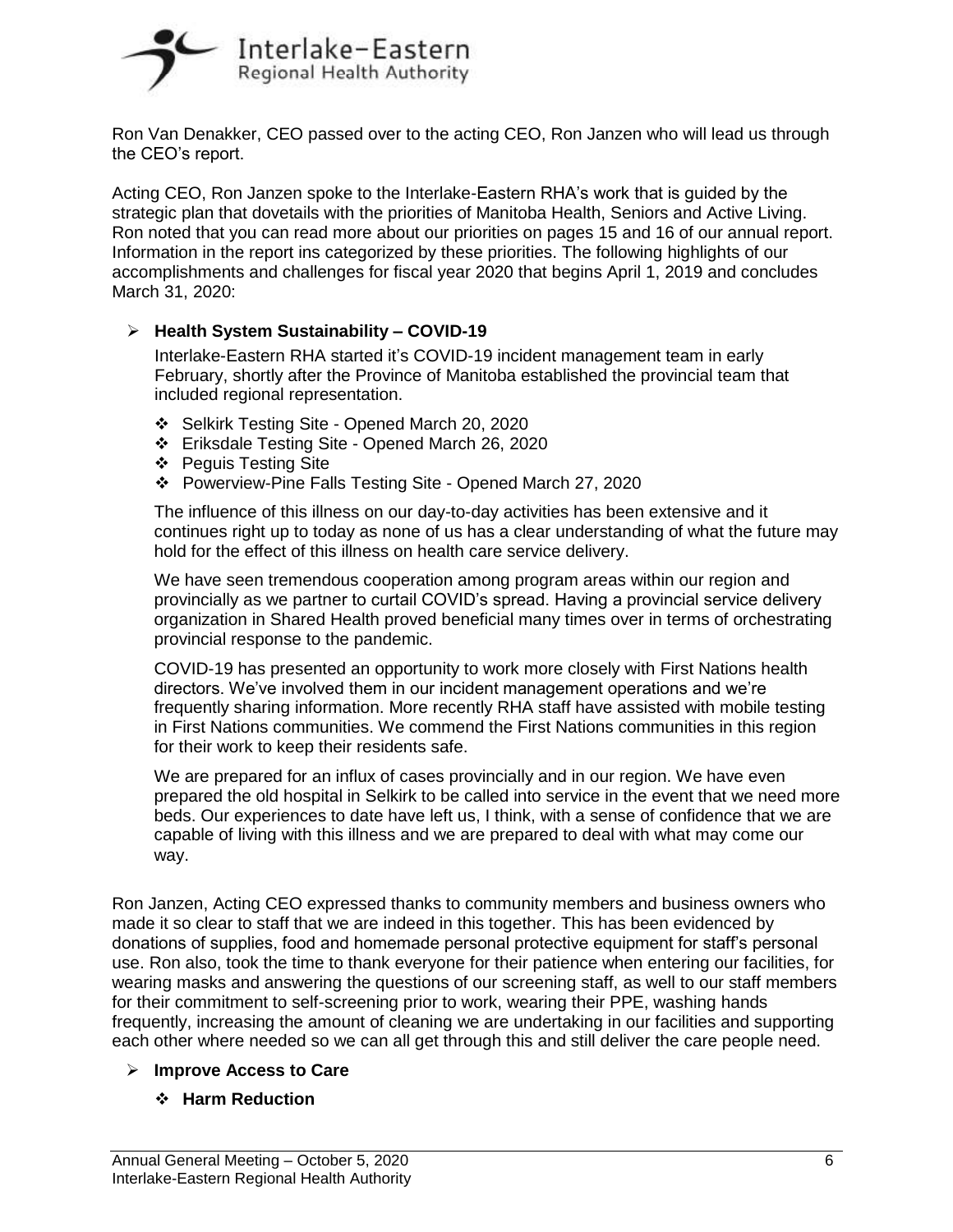

We have partnered with the Manitoba Harm Reduction Network and communities to bring harm reduction facilitators to Eriksdale and Ashern, Lake Manitoba and Pinaymootang First Nations, Pine Falls and Sagkeeng First Nations and Selkirk and Brokenhead Ojibway Nation. These facilitator positions are embedded within the public health program. Facilitators collaborate with many other programs and services and in communities and with First Nations leaders. Peers and people who use drugs, are the experts and guide the work of the of the community stakeholder network and our work in public health to incorporate harm reduction.

#### **Indigenous Health**

Introducing and growing access to traditional healing is a key part of the partnership among the four First Nations who comprise the Giigewigamig First Nation Health Authority. In agreement with the RHA, the health authority operates the traditional healing centre at Pine Falls Health Complex.

Among their objectives is providing access to First Nations traditions, culture, language, ceremonies, healing and teaching lodges to provide holistic and natural care for the people. The sharing of space at the health centre with the Sagkeeng substance use day treatment reflects a commitment to better respond to the Truth and Reconciliation Commission Calls to Action. The seven-week-long program for adults seeking healing related to substance use issues is traditionally based and includes a strong cultural component to promote healing, and strengthen Indigenous identity.

## **Paramedics Providing Palliative Care at Home**

Interlake-Eastern Regional Health Authority, working in conjunction with the Paramedic Association of Manitoba, is one of seven health-care service delivery organizations across Canada to collaborate with the Canadian Foundation for Health Care Improvement and the Canadian Partnership Against Cancer in their Paramedics and Palliative Care: Bringing Vital Services to Canadians program.

The program is part of the national organizations' ongoing efforts to expand the accessibility of palliative and end of life care in clients' homes. These federal partners are investing more than \$700,000 in Interlake-Eastern RHA and providing additional support to expand the region's existing palliative care service. The objective of Paramedics Providing Palliative Care at Home is to implement a regional service that lets paramedics use a palliative approach when responding to 911 calls for clients registered in the RHA's palliative care program. The project is set to go live October 19, 2020.

## **Expansion of Public Health**

Manitoba continues to respond to a syphilis outbreak. Provincially, the spread of syphilis and other sexually-transmitted and blood-borne infections (STBBIs) (HIV, Hep. B. and Hep. C.) is happening at a more rapid rate within populations where people are using intravenous drugs and other illicit drugs.

These illnesses can significantly impact a person's health, rendering them reliant on the health-care system. The number of pregnant women diagnosed with syphilis is rising which is alarming because syphilis can be treated. Mothers can pass the infection on to their children during pregnancy introducing major risk the babies' health.

In May and June last year, public health nurses across the region were trained to draw blood for diagnosis and administration of treatment for sexually transmitted and blood borne infections. This was a significant undertaking for our staff and marks an evolution in the role of public health and its work to combat the spread of illness in communities.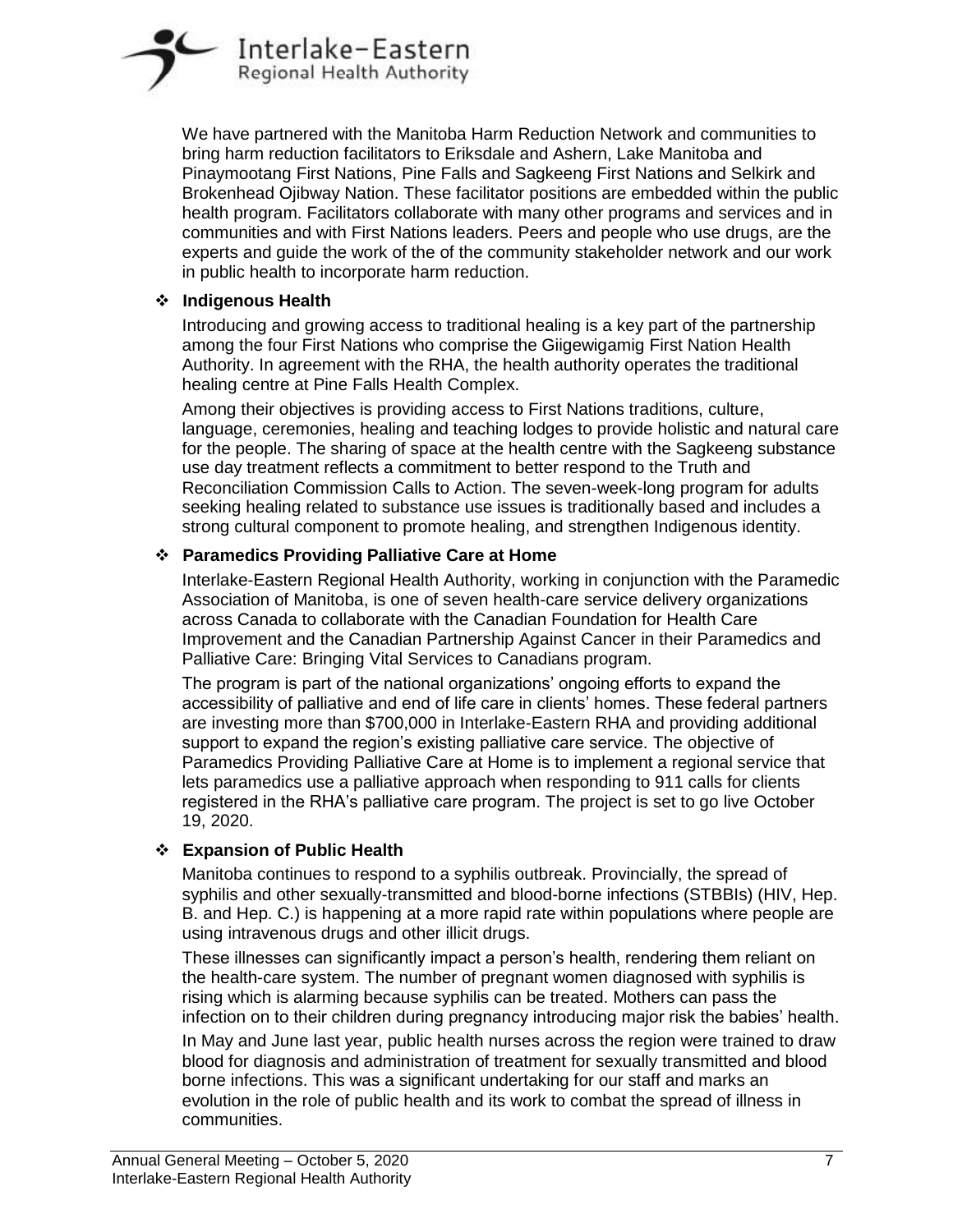

## **Enhance Primary Health Care – Outreach Clinics**

Physicians or nurse practitioners are now regularly travelling into the First Nation communities of Black River, Lake Manitoba, Lake St. Martin and Little Saskatchewan to offer care. They are sometimes accompanied by a chronic disease nurse and dietitian who offer additional care at appointments where applicable.

In addition to improving access to care, these outreach clinics provide an opportunity for our staff to develop working relationships with First Nation health centre care providers. They can also build stronger relationships with patients and that benefits local residents. These partnerships are a reflection of many people wanting to work together to deliver better care.

#### **My Health Teams**

My Health Teams are teams of care providers (located in the same clinic or connected virtually online) that work with you to make sure you get the care you need, when you need it. They are built around strong partnerships. Teams of care providers work together with community members as a steering committee to plan services for a geographic area or specific community or population. These services are then delivered by care providers as part of the My Health Team.

Interlake-Eastern RHA has two My Health Teams:

- Selkirk & Area My Health Team's steering committee is currently comprised of the physicians at Selkirk Medical Associates and Eveline Street Clinic. Community partners include the Addictions Foundation of Manitoba and the Canadian Mental Health Association.
- Ashern/Hodgson & Area My Health Team is comprised of care providers in clinics in Hodgson and Fisher Branch, Ashern, Eriksdale, Lundar, St. Laurent and Gypsumville. Community partners on the steering committee include Lake Manitoba First Nation, Lake Manitoba First Nation, Little Saskatchewan First Nation, Pinaymootang First Nation and Elder Florence McLean as well as Ongomiizwin Health Services, part of Rady Faculty of Health Sciences' Indigenous Institute of Health and Healing, and First Nations Inuit Health Branch of the Government of Canada.

This is Manitoba's first My Health Team with such an extent of Indigenous guidance and engagement - a proud accomplishment for all involved.

#### **Improved Inclusion**

We continue our commitment to establishing a workforce that reflects the region's residents. Right now, just over 14% of our staff are self-identifying as Indigenous. That's significant growth to our target of 24% considering, in 2010, we were at 5%.

We are partnering with First Nation communities to better highlight health care as a career and to support the career growth and development of First Nations' residents who choose to work as RHA employees.

Managers in the communities of Ashern, Pine Falls and Eriksdale are developing staff training plans to meet mandatory Indigenous Cultural awareness training in our facilities. Training strives to cultivate increased understanding about Indigenous experiences and perspectives.

We're initiating First Nations representative involvement in hospital rounds, a review of discharge planning forms and processes, and client and patient feedback forms and processes to improve integration of First Nation processes into care delivery to ensure continuity of care.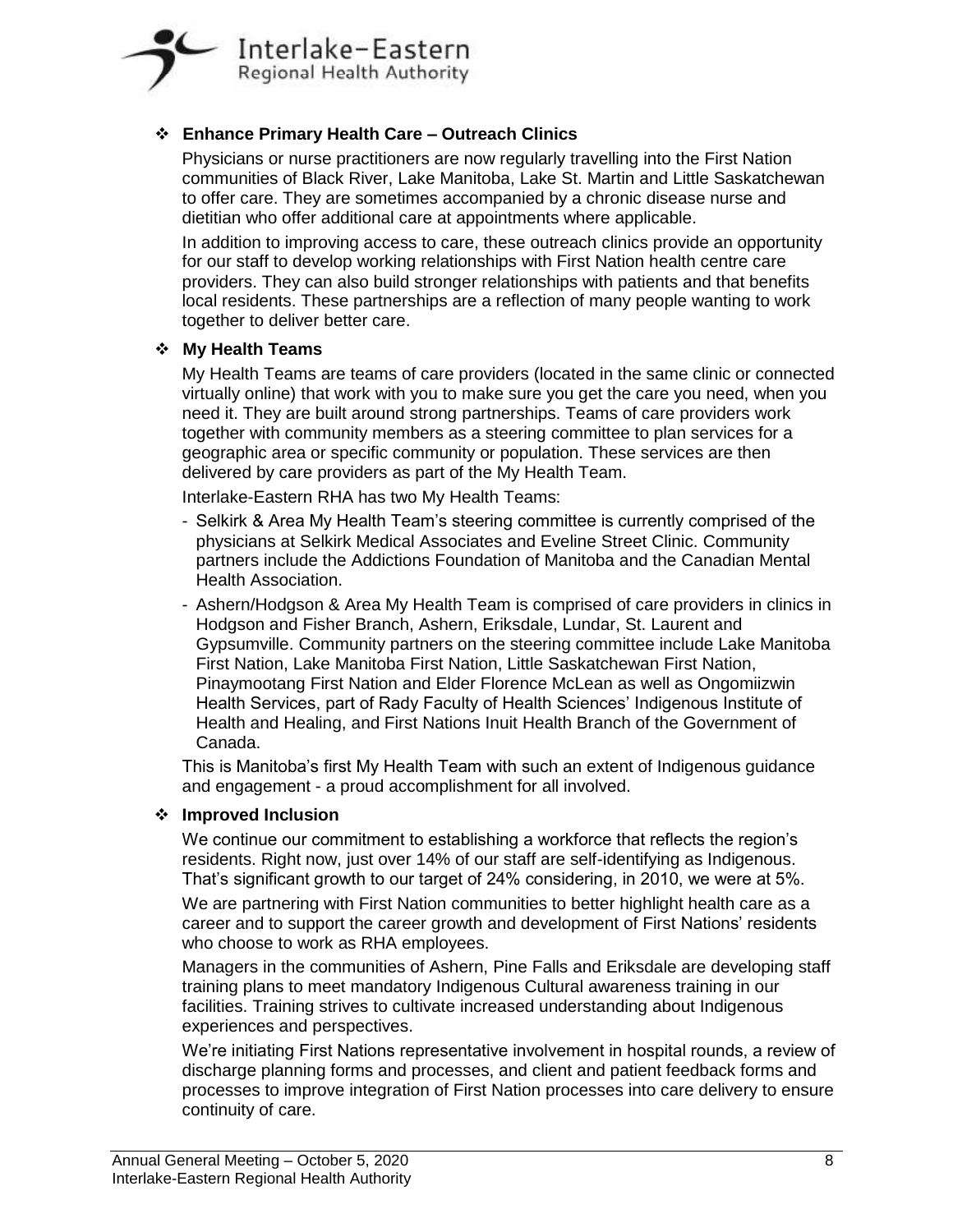

The Thanksgiving ice storm of 2019 provided opportunities to collaborate with Indigenous health partners as has COVID-19. By focusing on people and communities and not jurisdictions we are better together. We are committed to staying on this path of working more closely together and improving through teamwork.

The challenges of diversity – be they cultural, gender, racial or otherwise – globally and in Canada are becoming clearer as the voices of people demanding equality become louder. The opportunities for positive change exist right here in our region right now. When it is said "we are all treaty people", there is no better place than health care to bring action to the intent of these words.

## **Improve Access to Emergency Services**

We continue to make progress in keeping our emergency departments open longer. Physician hours worked in emergency departments continues to climb year after year. In Fiscal Year 2019, on average emergency departments in the region were open 77% of the time. In Fiscal Year 2019, physicians were available in the EDs 81% of the time and we're tracking along this line for 2020 as well. We've come a long way from when our EDs were open half of the time.

Ron commends our vice president of medical services and chief medical officer, Dr. Myron Thiessen, our site medical leads and the physician services team for the work they have done over the years to get us this path as well as the health care teams in our hospitals and emergency rooms who contribute to environments people want to work in. It is a reflection of extensive relationship building with current physicians, potential recruits and locums to maintain their interest in taking open shifts.

## **Continued Physician Retention and Recruitment**

The success story in our emergency departments is the result of another success. In 2016, we had only 51 family physicians practicing in the region. With concerted effort over the past five years, we now find ourselves with 76 family physicians practicing in the region. We've made modest improvements but there is still lots of work to do.

We are still short of our target of 115 physicians in the region, but there are a number of new initiatives just getting started that I will speak to that will benefit physician recruitment in this region.

Investing in recruitment is just one of the ways we have been able to bring this change about. In 2019, we hosted the family medicine resident retreat in Gimli. Over 100 first and second year residents and their families attended. Eight physicians from our region delivered education sessions and attended the job fair.

We also had community representatives on board to welcome the residents to the region.

The last time the RHA hosted the retreat was in Selkirk in September, 2016. Since then, 14 graduating University of Manitoba Family Medicine Residents have joined the region.

## **Regional Primary Care Centre and Clinical Teaching Unit**

We are well on our way to establish a facility that will serve as the home for a regional primary care centre and our clinical teaching unit.

The board passed a resolution authorizing the creation of a non-profit development corporation that will ultimately establish and secure space in a primary care centre in Selkirk that will also serve as a base for the region's clinical teaching unit.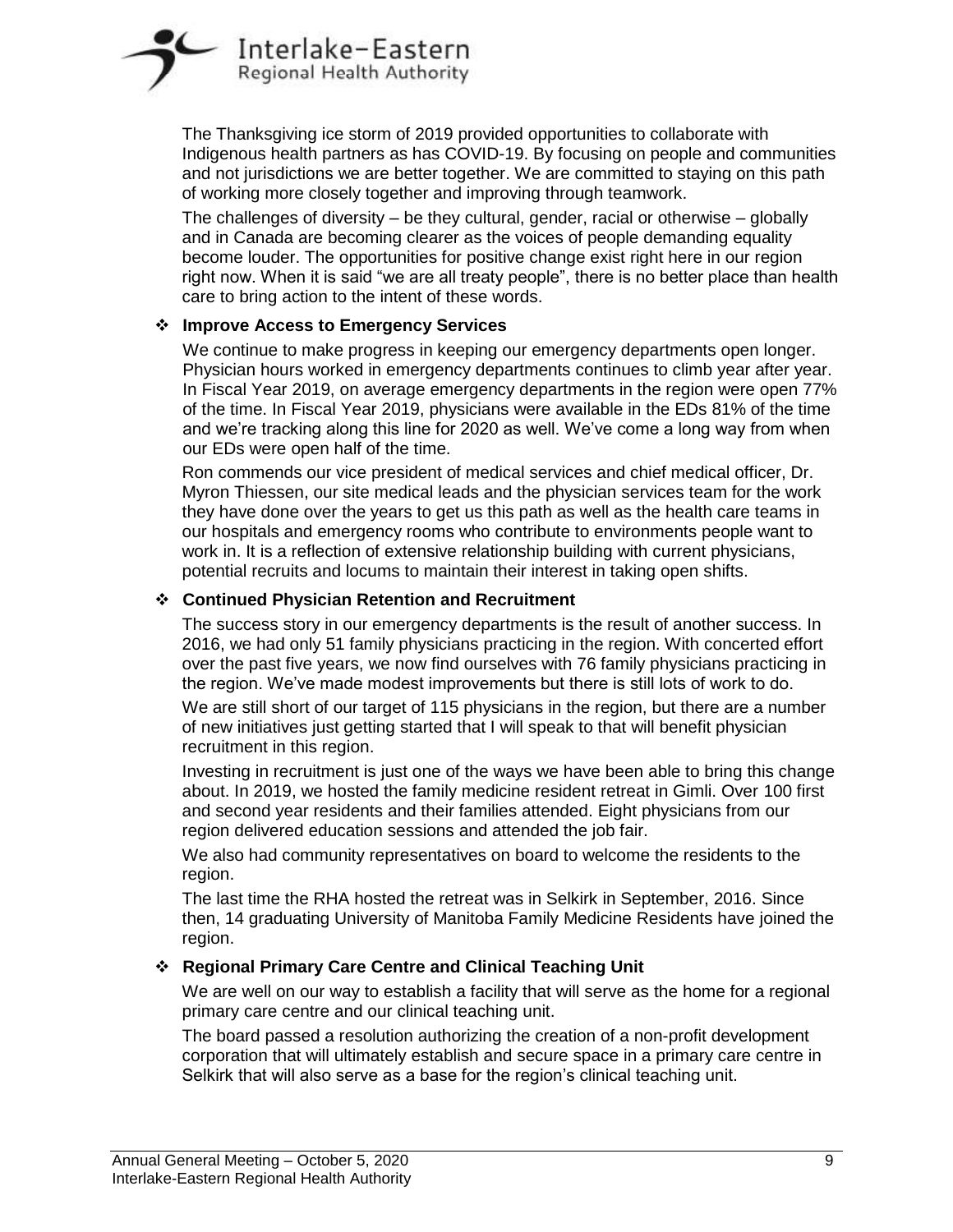

Ten physicians have confirmed interest in offering health care services at the primary health care centre thereby guaranteeing occupancy and minimizing risk through longterm leases and other agreements.

The board of directors for the new corporation includes municipal leaders from around Interlake-Eastern as well as RHA staff. This project received the support of towns, municipalities and First Nations groups and has 17 council resolutions of project support on file.

Interlake Eastern Health Foundation has agreed to undertake a capital fundraising campaign to help establish the primary care centre and clinical teaching unit. The vision is for a physical space that can house a number of physicians and care providers, from many disciplines, who can train medical residents while sustaining care for their own patients. We look forward to sharing more details on the project over the course of this year.

#### **Family Medicine Residency Program**

The region's first two medical residents started training in 2019 as part of our regional family medicine residency program announced in 2018. They are experiencing a multidisciplinary approach to health care service delivery that is part of the RHA's vision for creating a shared care model for primary health-care. This vision involves teams of care providers with different specialties and experience working together collaboratively to put the patient at the centre of their care.

In addition to working with Dr. Ian Alexander and his colleagues at Selkirk Medical Associates, the residents are working with Dr. Mitchel Bruneau in Lac du Bonnet on their rural family medicine rotation and we will see that experience extend to other communities in the region as more physicians open their practices to hosting and mentoring these students.

#### **Improving Patient Flow**

The number of people in our hospitals awaiting placement in personal care homes has reduced slightly with concerted effort to find alternative options outside of this region. Helping people stay at home longer also alleviates this issue. However, there is still a pressing need to find better solutions. The monthly average number of people awaiting placement is still around 200.

A number of communities in the region submitted proposals on how they could assist with creating more personal care home beds. A pause has been placed on the progress of these proposals as work is done provincially to develop the clinical and preventive service plan.

This plan, the first health care plan for the province, is exploring opportunities for modernization in the delivery of community based services and home care. These services are part of a provincial seniors' strategy that will outline opportunity for a number of transitional care opportunities for seniors.

#### **What's next for Interlake-Eastern RHA?**

- $\triangleright$  Implementation of Clinical Preventive Service Plan The effects of health care transformation under the clinical and preventive services plan have yet to expand to rural areas. We expect to see more details on the influences to this region by early 2021.
- $\triangleright$  EDs in our region open with doctor's available full time.
- $\triangleright$  Focus on Recruitment and Retention Healthcare transformation has introduced the concept of regional health authorities as service delivery organizations under the clinical and preventive services plan. As service delivery organizations we can better focus on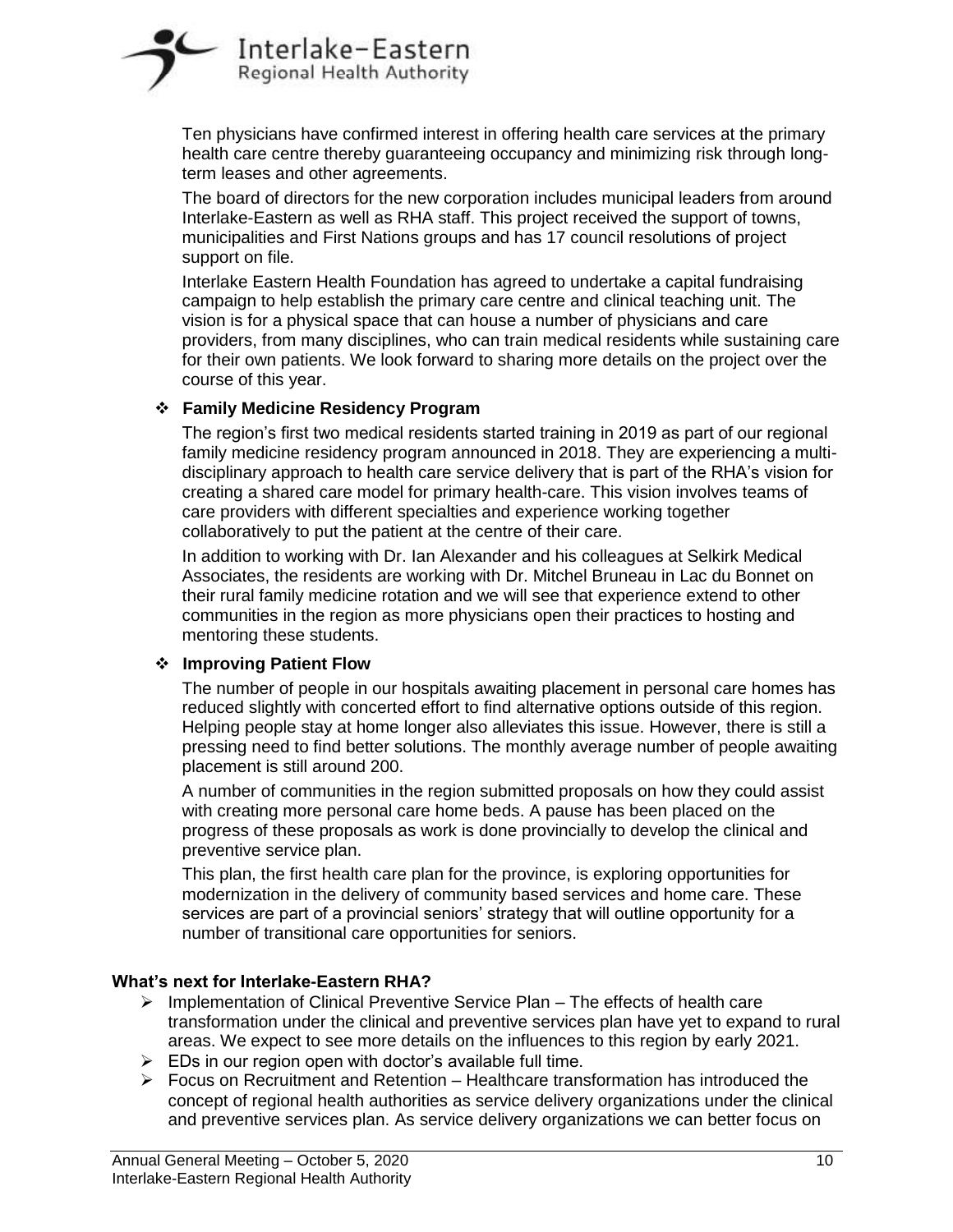

the work we need to do to build and retain our workforce in areas where we have faced chronic shortages. This shift away from planning regionally to planning provincially will afford us the time and resources to invest more in the development of a sustainable, well trained, and effective work force. We can refocus on HR as our key mandate becomes "service delivery" while Shared Health and Health, Seniors and Active living focus on planning, capital and infrastructure.

- $\triangleright$  Ensuring Inclusion we are working in this region to ensure that anyone seeking care can access it without judgement. This work must continue.
- $\triangleright$  Continued focus on patient-centric care You are soon to hear the winners of this year's chairs award for excellence in customer service. The fact that we had 11 nominees for this award shows that our staff understand the importance of taking care of people.
- $\triangleright$  COVID We continue to deal with the many challenges that this pandemic presents until a vaccine is adopted and we can remove precautions for those in our care.

## **Chair's Award for Excellence in Customer Service**

Glen West announced this year's winners for the Chair's Award for Excellent Client Service recognized Interlake-Eastern RHA staff from across the region and reflected the great dedication and client-focus of those working in our community health care facilities. Awarded for regularly going above and beyond were:

- $\triangleright$  Brad Clyde, pharmacist out of the Selkirk Regional Health Centre
- $\triangleright$  Robin Malcolm, HR assistant out of the Selkirk Corporate Office
- $\triangleright$  Pamela Robertson, administrative assistant, physician services out of the Selkirk Corporate Office
- $\triangleright$  Kim Scharf, administration out of the Gimli Community Health Centre

# **CEO Award for Community Leadership**

This year's CEO Award for Community Leadership goes to the individuals representing communities from around the region who comprise our Primary Care Development Group.

Honourable mention is given to the forerunner of this group, the Clinical Teaching Unit Task Force, that was established in 2017. The task force united 17 community partners, municipal leaders, community representatives, physicians and staff who contributed their support, expertise and guidance to establish rural family residency program in this RHA.

With the announcement of the residency program in 2018 and its establishment last year, the task force formalized as the Primary Care Development Group that continues to contribute to the evolution of primary health care in the region. The most current initiative is the establishment of a primary health care clinic in Selkirk that will house the region's family medicine residency program.

The primary care development group is represented by a 10-person board. Two members are from the west part of the region, two from the east, two from First Nations communities and there is representation from physicians, the Interlake Eastern Health Foundation and the RHA. Blair Skinner, Mayor of Pinawa, was elected as chair and we asked him to accept the award on behalf of the group.